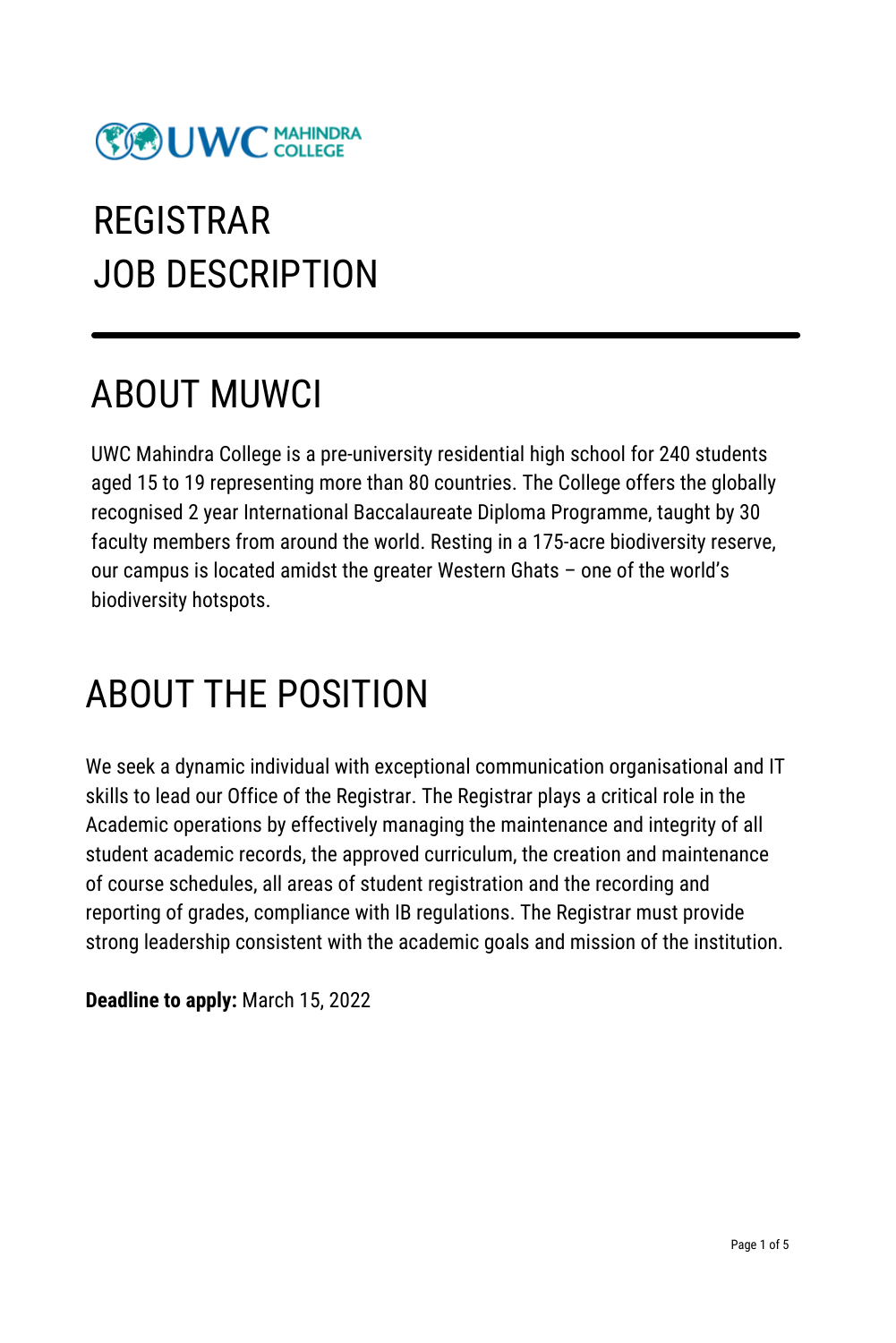

### KEY RESPONSIBILITIES

### **Maintaining School Transcripts, Mark Sheets, Reports:**

- Reminding to Faculty/ Advisors for delivery of Grades/ Reports.
- Maintain attendance records in Managebac and report to the appropriate Head.
- Preparation of Examination room and documentation required as per IB standards during all internal and external examinations.
- Contributing to the evaluation process for students and faculty as needed.
- Identifying hard copy Academic documents requiring archival in Document Management System (DMS).
- Responsable to archive all IB related documentation.
- Secretary of Disciplinary Hearing Committee (Initiate student & faculty member appointments, maintain records and update student files).

#### **Liaising with the IB Exam Department:**

- Ensuring that all internal assessment materials are sent to respective examiners.
- Organizing distribution of student academic reports.
- Informing all relevant stakeholders about the assessment processes and deadlines.
- Liaising with the accounts department in regard to IB payments.
- Sending examination answer scripts to IB examiners on time.
- Providing the Head of Academics an analysis of the IB results of each academic year.
- Dispatching of IB Diplomas after receipt from the IB and follow-ups with courier companies for secure delivery.
- Dispatching of relevant Academic Documents to Alumni (as per need).

#### **Resolving Queries:**

- Keeping the Media Server up to date with Academic Documentation.
- Location booking if it involves a classroom for events.
- Collaborates with other stakeholders to manage General Data Protection Regulation (GDPR).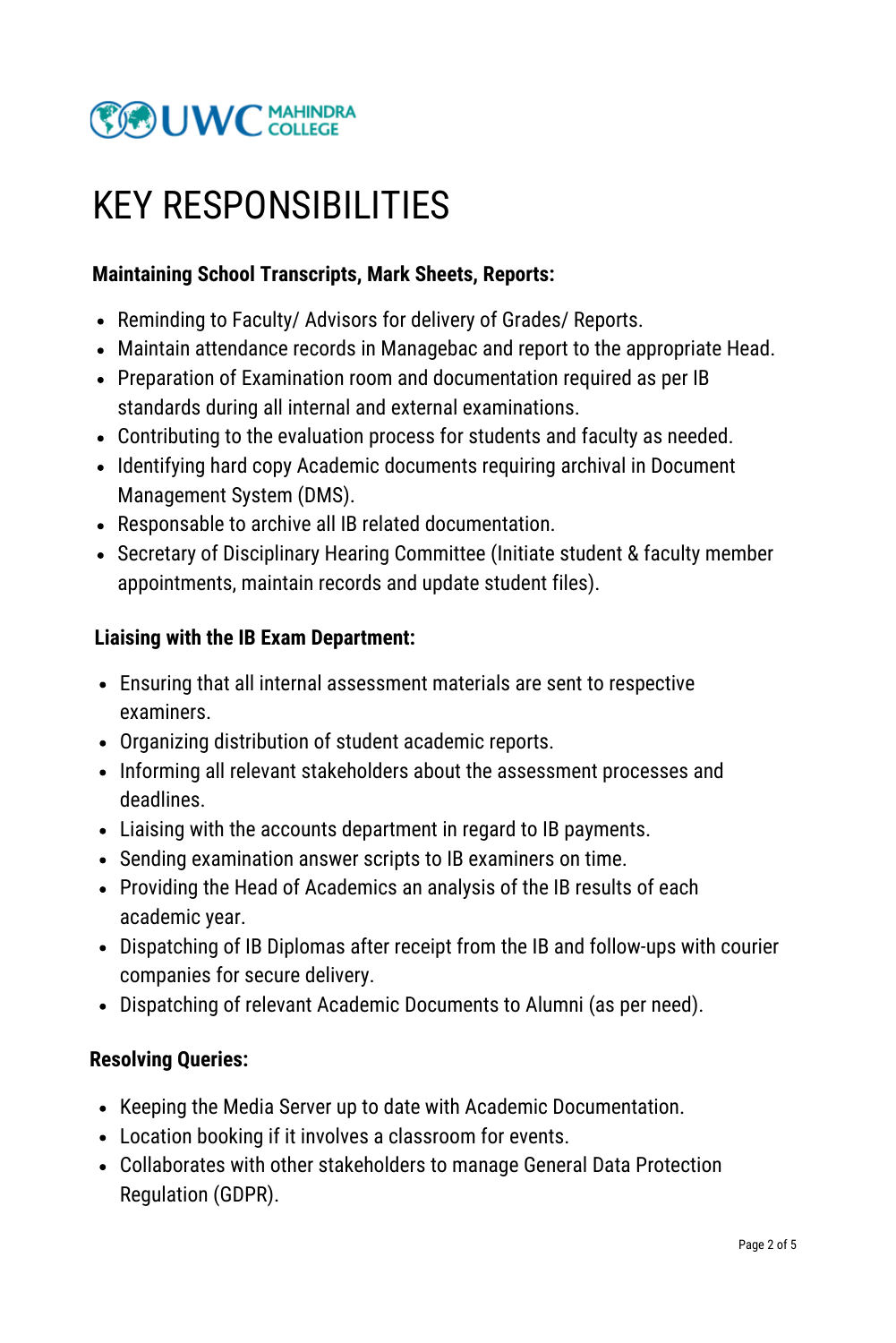

### KEY RESPONSIBILITIES (continued)

#### **Resolving Queries:**

- Supervise and source stationery items and reprographics requirements; timely maintenance of faculty reprographics machine.
- Providing workshops to faculty and students in regard to Managebac.
- Is updated with the latest learning platforms.

#### **External Accreditation and Assessment:**

- Supporting and assisting the Head of College and the Head of Academics in regards to the IB evaluation as well as the Council of International Schools (CIS) evaluation.
- Administrating the Centre for Evaluation & Monitoring (CEM) test and providing to the Head of College and Head of Academics a full analysis of the results in comparison with the IB results.
- Charts and Maintains student performance data.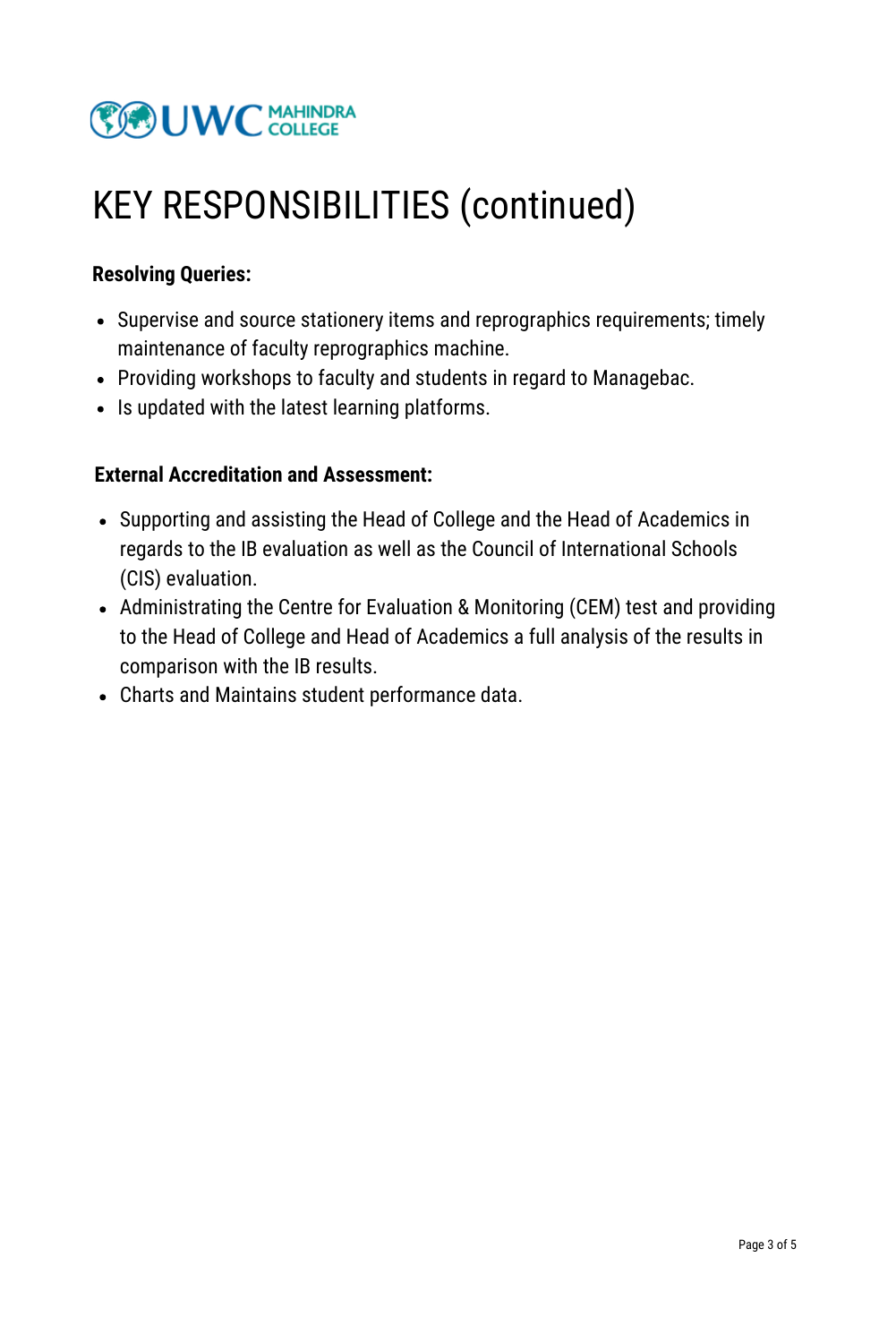

## ESSENTIAL QUALIFICATIONS AND DESIRABLE EXPERIENCE

- Minimum of 3-5 years of managerial experience as a registrar or closely related enrollment management professional at a higher education institution;
- A bachelor's degree is required, master's degree preferred;
- Excellent research, written, verbal and interpersonal communication skills;
- Attention to detail and insistent on correct information and data, both verbal and written;
- Experience with student information systems; development of reports, plans and budgets, and regulations related to student records;
- Demonstrated experience to manage complex operations and systems;
- Ability to clerk and minute meetings as required.

#### **Essential skills and abilities:**

- Ability to implement policies and procedures;
- Proven commitment to multiculturalism and working with a diverse student body;
- Ability and willingness to work effectively with international students.